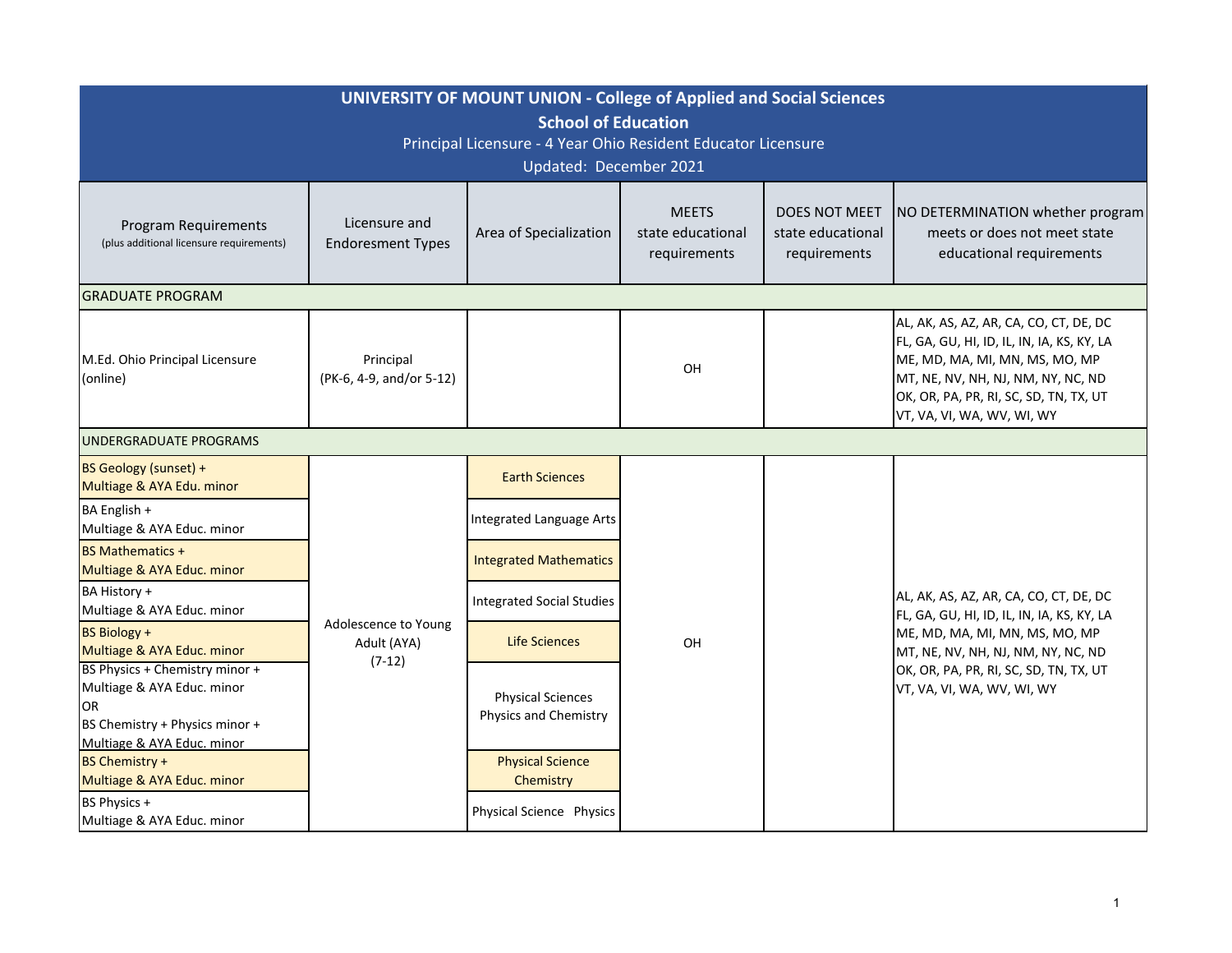| <b>BA Middle Childhood Education</b>                                                 | Middle Childhood<br>$(4-9)$                   | Language Arts and<br>Reading (4-9)<br>Mathematics (4-9) | OH | AL, AK, AS, AZ, AR, CA, CO, CT, DE, DC<br>FL, GA, GU, HI, ID, IL, IN, IA, KS, KY, LA<br>ME, MD, MA, MI, MN, MS, MO, MP<br>MT, NE, NV, NH, NJ, NM, NY, NC, ND<br>OK, OR, PA, PR, RI, SC, SD, TN, TX, UT<br>VT, VA, VI, WA, WV, WI, WY |
|--------------------------------------------------------------------------------------|-----------------------------------------------|---------------------------------------------------------|----|--------------------------------------------------------------------------------------------------------------------------------------------------------------------------------------------------------------------------------------|
|                                                                                      |                                               | Science (4-9)                                           |    |                                                                                                                                                                                                                                      |
|                                                                                      |                                               | Social Studies (4-9)                                    |    |                                                                                                                                                                                                                                      |
| BA French +<br>Multiage & AYA Educ. minor                                            | Multi Age<br>$(P-12)$                         | French                                                  | OH | AL, AK, AS, AZ, AR, CA, CO, CT, DE, DC<br>FL, GA, GU, HI, ID, IL, IN, IA, KS, KY, LA<br>ME, MD, MA, MI, MN, MS, MO, MP<br>MT, NE, NV, NH, NJ, NM, NY, NC, ND<br>OK, OR, PA, PR, RI, SC, SD, TN, TX, UT<br>VT, VA, VI, WA, WV, WI, WY |
| <b>BA German +</b><br>Multiage & AYA Educ. minor                                     |                                               | German                                                  |    |                                                                                                                                                                                                                                      |
| BA Physical Education Pedagogy +<br>Multiage & AYA Educ. minor                       |                                               | Health                                                  |    |                                                                                                                                                                                                                                      |
| <b>BA Japanese +</b><br>Multiage & AYA Educ. minor                                   |                                               | Japanese                                                |    |                                                                                                                                                                                                                                      |
| <b>BM Music Education</b>                                                            |                                               | Music                                                   |    |                                                                                                                                                                                                                                      |
| <b>BA Physical Education Pedagogy +</b><br>Multiage & AYA Educ. minor                |                                               | <b>Physical Education</b>                               |    |                                                                                                                                                                                                                                      |
| BA Spanish +<br>Multiage & AYA Educ. minor                                           |                                               | Spanish                                                 |    |                                                                                                                                                                                                                                      |
| <b>BA Art +</b><br>Multiage & AYA Educ. minor                                        |                                               | <b>Visual Arts</b>                                      |    |                                                                                                                                                                                                                                      |
| <b>BA Primary Education</b>                                                          | <b>Primary Education</b><br>$(P-5)$           | <b>Primary Education</b><br>$(P-5)$                     | OH | AL, AK, AS, AZ, AR, CA, CO, CT, DE, DC<br>FL, GA, GU, HI, ID, IL, IN, IA, KS, KY, LA<br>ME, MD, MA, MI, MN, MS, MO, MP<br>MT, NE, NV, NH, NJ, NM, NY, NC, ND<br>OK, OR, PA, PR, RI, SC, SD, TN, TX, UT<br>VT, VA, VI, WA, WV, WI, WY |
| <b>BA Intervention Specialist</b><br>(ISE - Intervention Specialist course sequence) | Primary Intervention<br>Specialist<br>$(P-5)$ | <b>Primary Intervention</b><br>Specialist<br>$(P-5)$    | OH | AL, AK, AS, AZ, AR, CA, CO, CT, DE, DC<br>FL, GA, GU, HI, ID, IL, IN, IA, KS, KY, LA<br>ME, MD, MA, MI, MN, MS, MO, MP<br>MT, NE, NV, NH, NJ, NM, NY, NC, ND<br>OK, OR, PA, PR, RI, SC, SD, TN, TX, UT<br>VT, VA, VI, WA, WV, WI, WY |